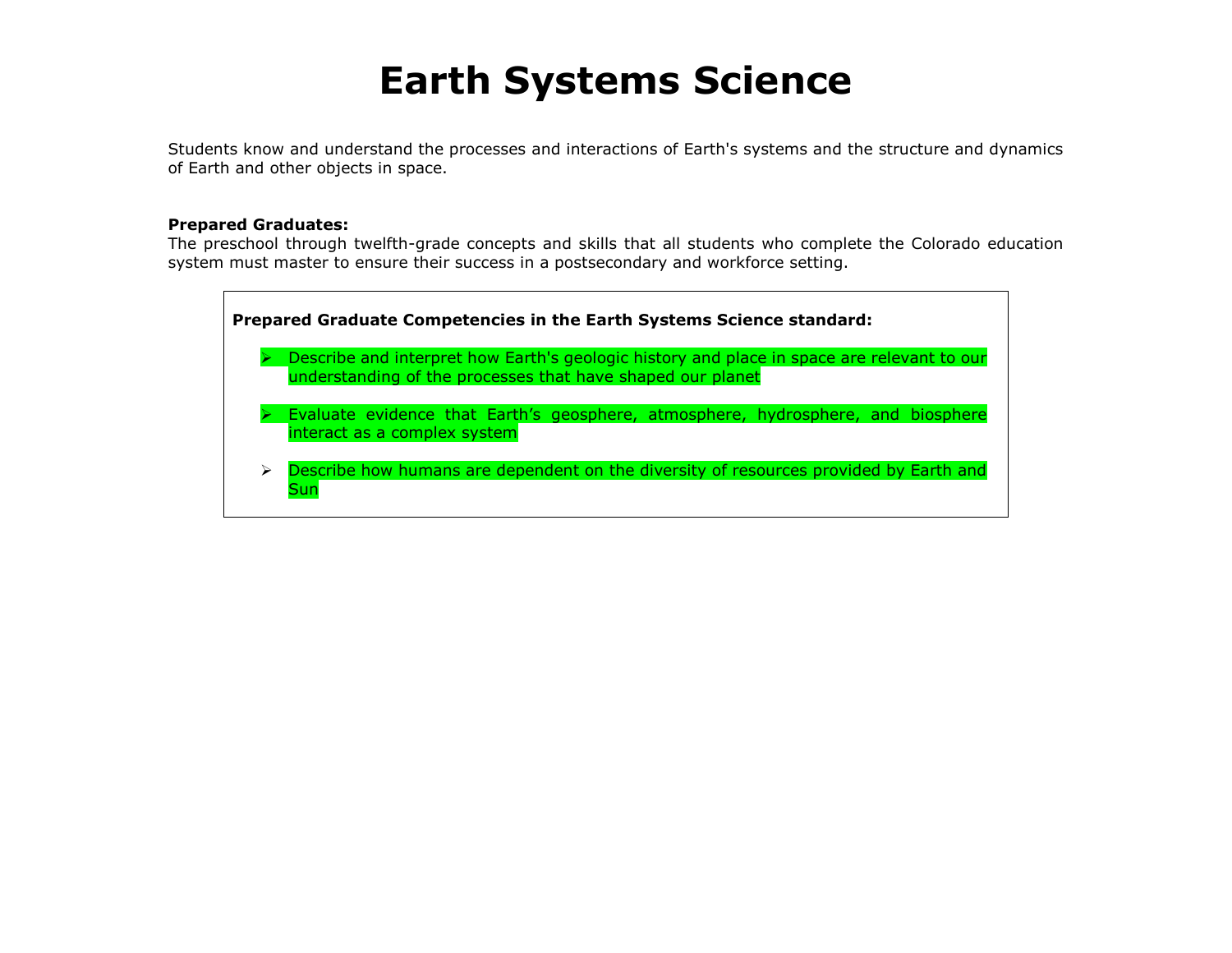# **Content Area: Science Standard: 3. Earth Systems Science**

**Prepared Graduates:**

 $\triangleright$  Evaluate evidence that Earth's geosphere, atmosphere, hydrosphere, and biosphere interact as a complex system

| <b>Grade Level Expectation: High School</b>                                                                                                                                                                                                                                                                 |                                                                                                                                                                                                                                                                                                                                                                                                                                                                                                                                                                                                     |  |
|-------------------------------------------------------------------------------------------------------------------------------------------------------------------------------------------------------------------------------------------------------------------------------------------------------------|-----------------------------------------------------------------------------------------------------------------------------------------------------------------------------------------------------------------------------------------------------------------------------------------------------------------------------------------------------------------------------------------------------------------------------------------------------------------------------------------------------------------------------------------------------------------------------------------------------|--|
| <b>Concepts and skills students master:</b>                                                                                                                                                                                                                                                                 |                                                                                                                                                                                                                                                                                                                                                                                                                                                                                                                                                                                                     |  |
| 3. The theory of plate tectonics helps explain geological, physical, and geographical features of Earth                                                                                                                                                                                                     |                                                                                                                                                                                                                                                                                                                                                                                                                                                                                                                                                                                                     |  |
| <b>Evidence Outcomes</b>                                                                                                                                                                                                                                                                                    | 21 <sup>st</sup> Century Skills and Readiness Competencies                                                                                                                                                                                                                                                                                                                                                                                                                                                                                                                                          |  |
| <b>Students can:</b><br>Develop, communicate, and justify an<br>a.<br>evidence-based scientific explanation<br>about the theory of plate tectonics and<br>how it can be used to understand<br>geological, physical, and geographical<br>features of Earth<br>b. Analyze and interpret data on plate         | <b>Inquiry Questions:</b><br>1. How do the different types of plate boundaries create different landforms on Earth?<br>2. How have scientists "discovered" the layers of Earth?<br>3. What drives plate motion?<br>What might happen to Earth's landforms in the future?                                                                                                                                                                                                                                                                                                                            |  |
| tectonics and the geological, physical, and<br>geographical features of Earth (DOK 1-2)<br>Understand the role plate tectonics has<br>had with respect to long-term global<br>changes in Earth's systems such as<br>continental buildup, glaciations, sea-level<br>fluctuations, and climate change (DOK 1- | <b>Relevance and Application:</b><br>1. New conceptual interpretations of data and innovative geophysical technologies led to the<br>current theory of plate tectonics.                                                                                                                                                                                                                                                                                                                                                                                                                             |  |
| Investigate and explain how new<br>d.<br>conceptual interpretations of data and<br>innovative geophysical technologies led to<br>the current theory of plate tectonics (DOK<br>$2-3)$                                                                                                                       | <b>Nature of Science:</b><br>1. Understand that all scientific knowledge is subject to new findings and that the presence of<br>reproducible results yields a scientific theory. (DOK 1)<br>2. Ask testable questions and make a falsifiable hypothesis about plate tectonics and design a<br>method to find an answer. (DOK 2-4)<br>3. Share experimental data, and respectfully discuss conflicting results.<br>Recognize that the current understanding of plate tectonics has developed over time and<br>4.<br>become more sophisticated as new technologies have lead to new evidence. (DOK 1) |  |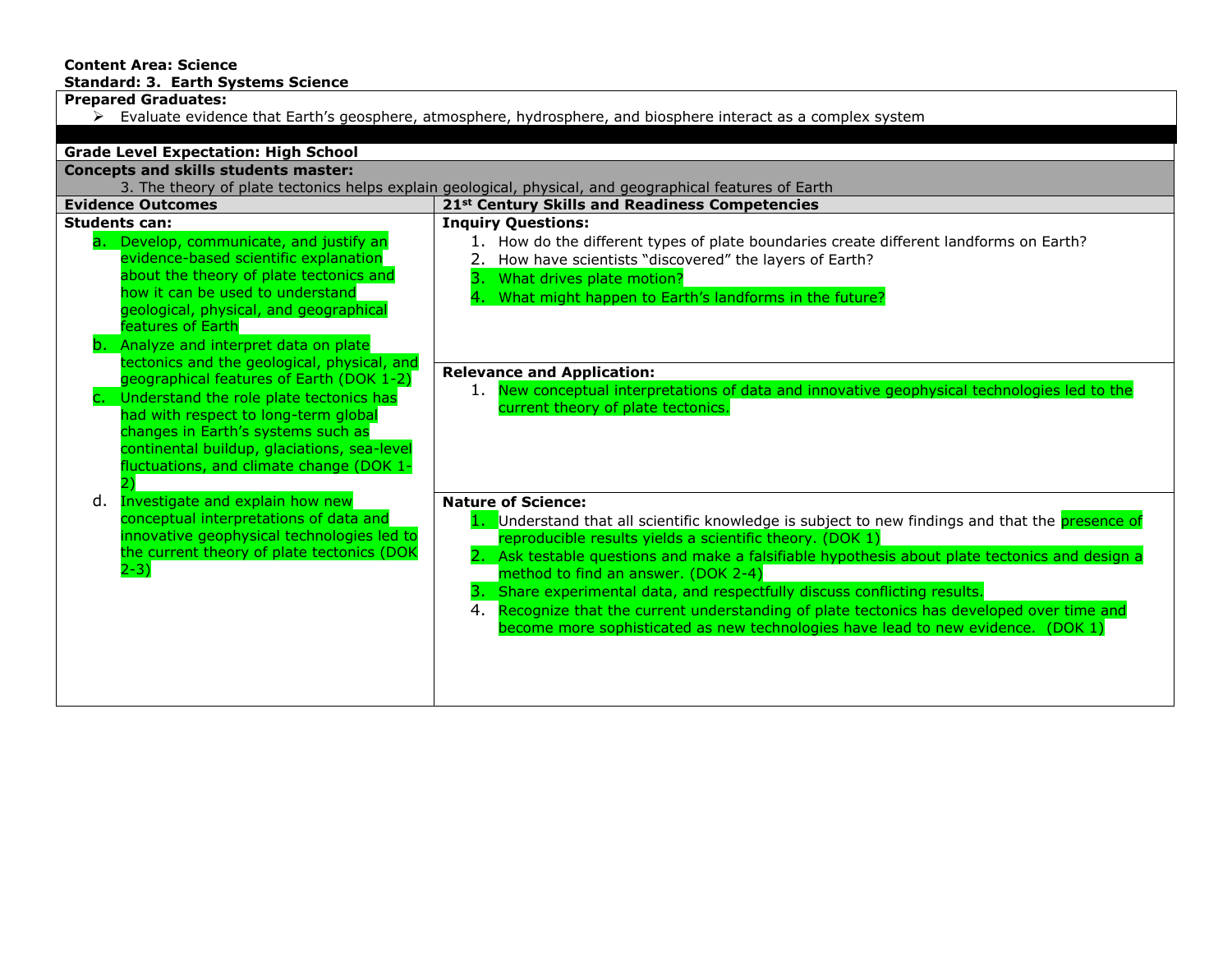# **Content Area: Science Standard: 3. Earth Systems Science**

**Prepared Graduates:**

 $\triangleright$  Evaluate evidence that Earth's geosphere, atmosphere, hydrosphere, and biosphere interact as a complex system

| <b>Grade Level Expectation: High School</b>                                                                                                                                                                                                                                                                                                                         |                                                                                                                                                                                                                                                                                                                                                                                                                                                   |  |  |
|---------------------------------------------------------------------------------------------------------------------------------------------------------------------------------------------------------------------------------------------------------------------------------------------------------------------------------------------------------------------|---------------------------------------------------------------------------------------------------------------------------------------------------------------------------------------------------------------------------------------------------------------------------------------------------------------------------------------------------------------------------------------------------------------------------------------------------|--|--|
| <b>Concepts and skills students master:</b>                                                                                                                                                                                                                                                                                                                         |                                                                                                                                                                                                                                                                                                                                                                                                                                                   |  |  |
| 4. Climate is the result of energy transfer among interactions of the atmosphere, hydrosphere, geosphere, and biosphere                                                                                                                                                                                                                                             |                                                                                                                                                                                                                                                                                                                                                                                                                                                   |  |  |
| <b>Evidence Outcomes</b>                                                                                                                                                                                                                                                                                                                                            | 21st Century Skills and Readiness Competencies                                                                                                                                                                                                                                                                                                                                                                                                    |  |  |
| <b>Students can:</b><br>Develop, communicate, and justify an<br>a.<br>evidence-based scientific explanation that<br>shows climate is a result of energy<br>transfer among the atmosphere,<br>hydrosphere, geosphere and biosphere<br>$(DOK 1-3)$                                                                                                                    | <b>Inquiry Questions:</b><br>How can changes in the ocean create climate change?<br>How is climate influenced by changes in Earth's energy balance?<br>How have climates changed over Earth's history?<br>How does climate change impact all of Earth's systems?<br>How have climate changes impacted human society?                                                                                                                              |  |  |
| Analyze and interpret data on Earth's<br>climate (DOK 1-2)<br>Explain how a combination of factors such<br>as Earth's tilt, seasons, geophysical<br>location, proximity to oceans, landmass<br>location, latitude, and elevation determine<br>a location's climate (DOK 1-3)<br>d. Identify mechanisms in the past and<br>present that have changed Earth's climate | <b>Relevance and Application:</b><br>Much of the data we receive about the ocean and the atmosphere is from satellites.<br>Human actions such as burning fossil fuels might impact Earth's climate.<br>Technological solutions and personal choices such as driving higher mileage cars and using<br>less electricity could reduce the human impact on climate.                                                                                   |  |  |
| (DOK 1)                                                                                                                                                                                                                                                                                                                                                             | <b>Nature of Science:</b>                                                                                                                                                                                                                                                                                                                                                                                                                         |  |  |
| e. Analyze the evidence and assumptions<br>regarding climate change (DOK 1-3)<br>Interpret evidence from weather stations,<br>buoys, satellites, radars, ice and ocean<br>sediment cores, tree rings, cave deposits,<br>native knowledge, and other sources in<br>relation to climate change (DOK 1-3)                                                              | 1. Understand how observations, experiments, and theory are used to construct and refine<br>computer models. (DOK 1)<br>2. Examine how computer models are used in predicting the impacts of climate change. (DOK 1-<br>3. Critically evaluate scientific claims in popular media and by peers regarding climate and<br>climate change, and determine if the evidence presented is appropriate and sufficient to<br>support the claims. (DOK 2-3) |  |  |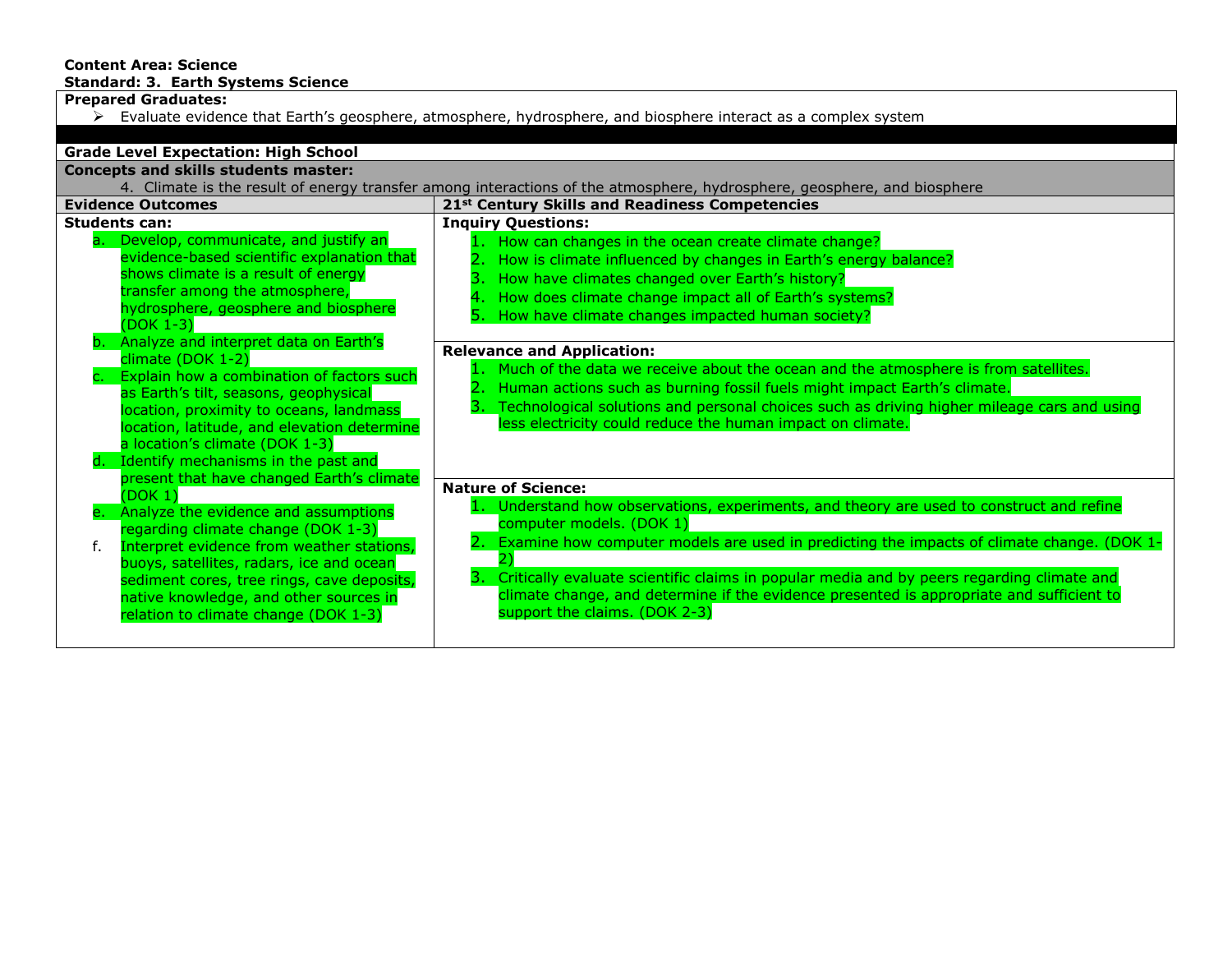#### **Content Area: Science Standard: 3. Earth Systems Science**

| <b>Prepared Graduates:</b>                                                                                                                                                                                                                                                                                                                                                                                                                                                                                                                                                                                                                                                                |                                                                                                                                                                                                                                                                                                                                                                                                                                                                                                                             |  |
|-------------------------------------------------------------------------------------------------------------------------------------------------------------------------------------------------------------------------------------------------------------------------------------------------------------------------------------------------------------------------------------------------------------------------------------------------------------------------------------------------------------------------------------------------------------------------------------------------------------------------------------------------------------------------------------------|-----------------------------------------------------------------------------------------------------------------------------------------------------------------------------------------------------------------------------------------------------------------------------------------------------------------------------------------------------------------------------------------------------------------------------------------------------------------------------------------------------------------------------|--|
| Describe how humans are dependent on the diversity of resources provided by Earth and Sun                                                                                                                                                                                                                                                                                                                                                                                                                                                                                                                                                                                                 |                                                                                                                                                                                                                                                                                                                                                                                                                                                                                                                             |  |
|                                                                                                                                                                                                                                                                                                                                                                                                                                                                                                                                                                                                                                                                                           |                                                                                                                                                                                                                                                                                                                                                                                                                                                                                                                             |  |
| <b>Grade Level Expectation: High School</b>                                                                                                                                                                                                                                                                                                                                                                                                                                                                                                                                                                                                                                               |                                                                                                                                                                                                                                                                                                                                                                                                                                                                                                                             |  |
| <b>Concepts and skills students master:</b>                                                                                                                                                                                                                                                                                                                                                                                                                                                                                                                                                                                                                                               |                                                                                                                                                                                                                                                                                                                                                                                                                                                                                                                             |  |
|                                                                                                                                                                                                                                                                                                                                                                                                                                                                                                                                                                                                                                                                                           | 5. There are costs, benefits, and consequences of exploration, development, and consumption of renewable and nonrenewable resources                                                                                                                                                                                                                                                                                                                                                                                         |  |
| <b>Evidence Outcomes</b>                                                                                                                                                                                                                                                                                                                                                                                                                                                                                                                                                                                                                                                                  | 21 <sup>st</sup> Century Skills and Readiness Competencies                                                                                                                                                                                                                                                                                                                                                                                                                                                                  |  |
| <b>Students can:</b><br>a. Develop, communicate, and justify an<br>evidence-based scientific explanation<br>regarding the costs and benefits of<br>exploration, development, and<br>consumption of renewable and<br>nonrenewable resources (DOK 1-3)<br>Evaluate positive and negative impacts on<br>b.<br>the geosphere, atmosphere, hydrosphere,<br>and biosphere in regards to resource use<br>(DOK 2-3)<br>Create a plan to reduce environmental<br>impacts due to resource consumption<br>$(DOK 2-4)$<br>Analyze and interpret data about the effect<br>d.<br>of resource consumption and development<br>on resource reserves to draw conclusions<br>about sustainable use (DOK 1-3) | <b>Inquiry Questions:</b><br>1. How do humans use resources?<br>How can humans reduce the impact of resource use?<br>How are resources used in our community?<br>What are the advantages and disadvantages of using different types of energy?<br><b>Relevance and Application:</b><br>1. Technologies have had a variety of impacts on how resources are located, extracted, and<br>consumed.<br>Technology development has reduced the pollution, waste, and ecosystem degradation<br>2.<br>caused by extraction and use. |  |
|                                                                                                                                                                                                                                                                                                                                                                                                                                                                                                                                                                                                                                                                                           | <b>Nature of Science:</b><br>1. Infer assumptions behind emotional, political, and data-driven conclusions about renewable<br>and nonrenewable resource use. (DOK 2-3)<br>2. Critically evaluate scientific claims in popular media and by peers, and determine if evidence<br>presented is appropriate and sufficient to support the claims. (DOK 2-3)                                                                                                                                                                     |  |

# **Content Area: Science**

**Standard: 3. Earth Systems Science**

**Prepared Graduates:**

 $\triangleright$  Evaluate evidence that Earth's geosphere, atmosphere, hydrosphere, and biosphere interact as a complex system

# **Grade Level Expectation: High School**

**Concepts and skills students master:**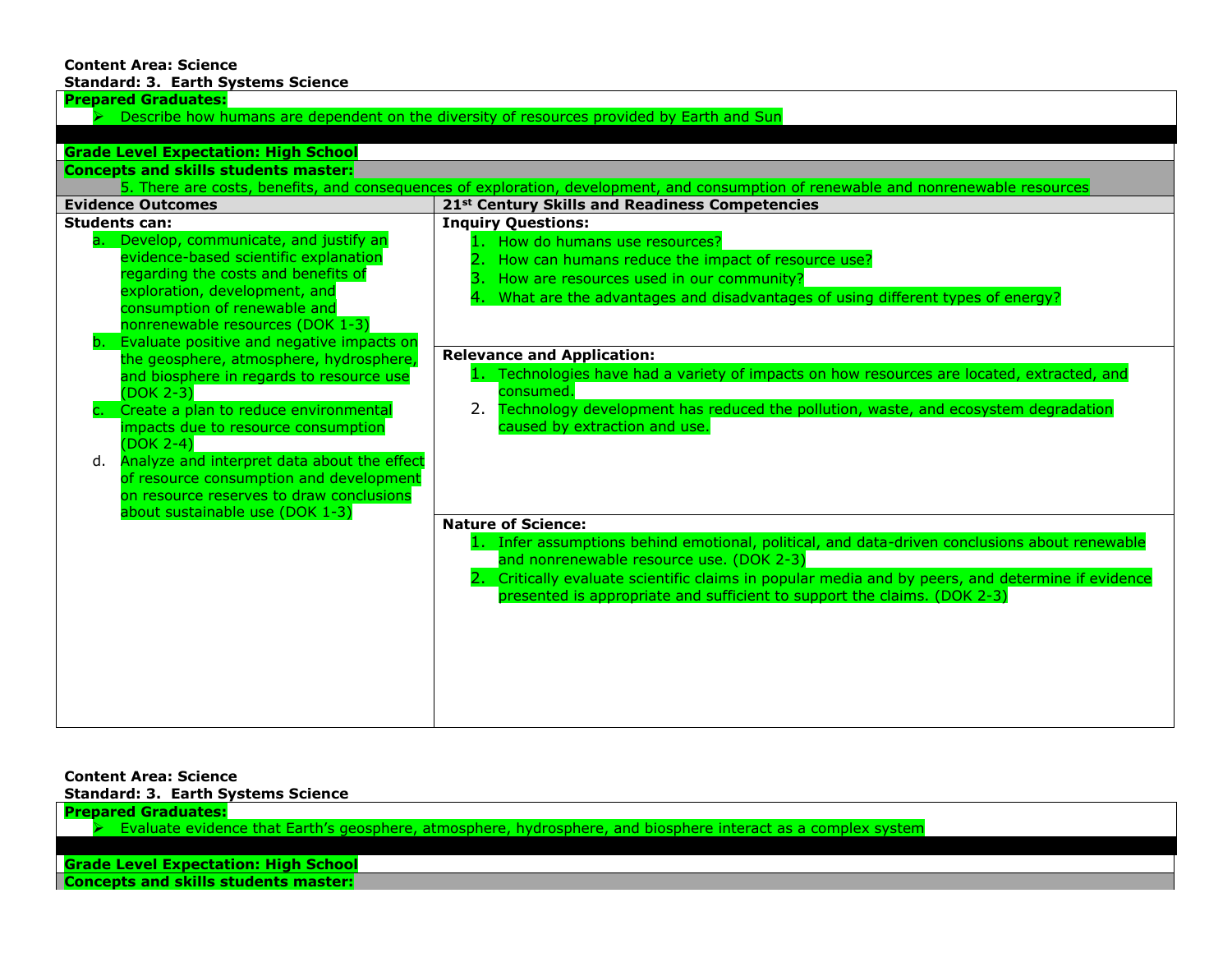| 6. The interaction of Earth's surface with water, air, gravity, and biological activity causes physical and chemical changes |                                                                                                 |  |
|------------------------------------------------------------------------------------------------------------------------------|-------------------------------------------------------------------------------------------------|--|
| <b>Evidence Outcomes</b>                                                                                                     | 21 <sup>st</sup> Century Skills and Readiness Competencies                                      |  |
| <b>Students can:</b>                                                                                                         | <b>Inquiry Questions:</b>                                                                       |  |
| a. Develop, communicate, and justify an                                                                                      | 1. How do Earth's systems interact to create new landforms?                                     |  |
| evidence-based scientific explanation                                                                                        | 2. What are positive changes on Earth's geosphere due to water, air, gravity, and biological    |  |
| addressing questions regarding the                                                                                           | activity?                                                                                       |  |
| interaction of Earth's surface with water,                                                                                   | What are negative changes on Earth's geosphere due to water, air, gravity, and biological       |  |
| air, gravity, and biological activity (DOK 1-                                                                                | activity?                                                                                       |  |
| Analyze and interpret data, maps, and<br>b.                                                                                  |                                                                                                 |  |
| models concerning the direct and indirect                                                                                    | <b>Relevance and Application:</b>                                                               |  |
| evidence produced by physical and                                                                                            | Geologic, physical, and topographic maps can be used to interpret surface features              |  |
| chemical changes that water, air, gravity,                                                                                   | Recognize that landform models help us understand the interaction among Earth's systems.        |  |
| and biological activity create (DOK 1-3)                                                                                     | Human activities such as agricultural practices have impacts on soil formation and soil loss.)  |  |
| Evaluate negative and positive                                                                                               |                                                                                                 |  |
| consequences of physical and chemical                                                                                        |                                                                                                 |  |
| changes on the geosphere (DOK 2-3)                                                                                           |                                                                                                 |  |
| Use remote sensing and geographic<br>d.                                                                                      |                                                                                                 |  |
| information systems (GIS) data to                                                                                            |                                                                                                 |  |
| interpret landforms and landform impact                                                                                      | <b>Nature of Science:</b>                                                                       |  |
| on human activity (DOK 1-2)                                                                                                  | 1. Ask testable questions and make a falsifiable hypothesis about physical and chemical changes |  |
|                                                                                                                              | on the geosphere and use an inquiry based approach to find an answer. (DOK 1-4)                 |  |
|                                                                                                                              | Share experimental data, and respectfully discuss conflicting results. (DOK 2-3)                |  |
|                                                                                                                              | Use appropriate technology to help gather and analyze data, find background information,<br>3.  |  |
|                                                                                                                              | and communicate scientific information on physical and chemical changes. (DOK 1-2)              |  |
|                                                                                                                              |                                                                                                 |  |
|                                                                                                                              |                                                                                                 |  |
|                                                                                                                              |                                                                                                 |  |
|                                                                                                                              |                                                                                                 |  |
|                                                                                                                              |                                                                                                 |  |